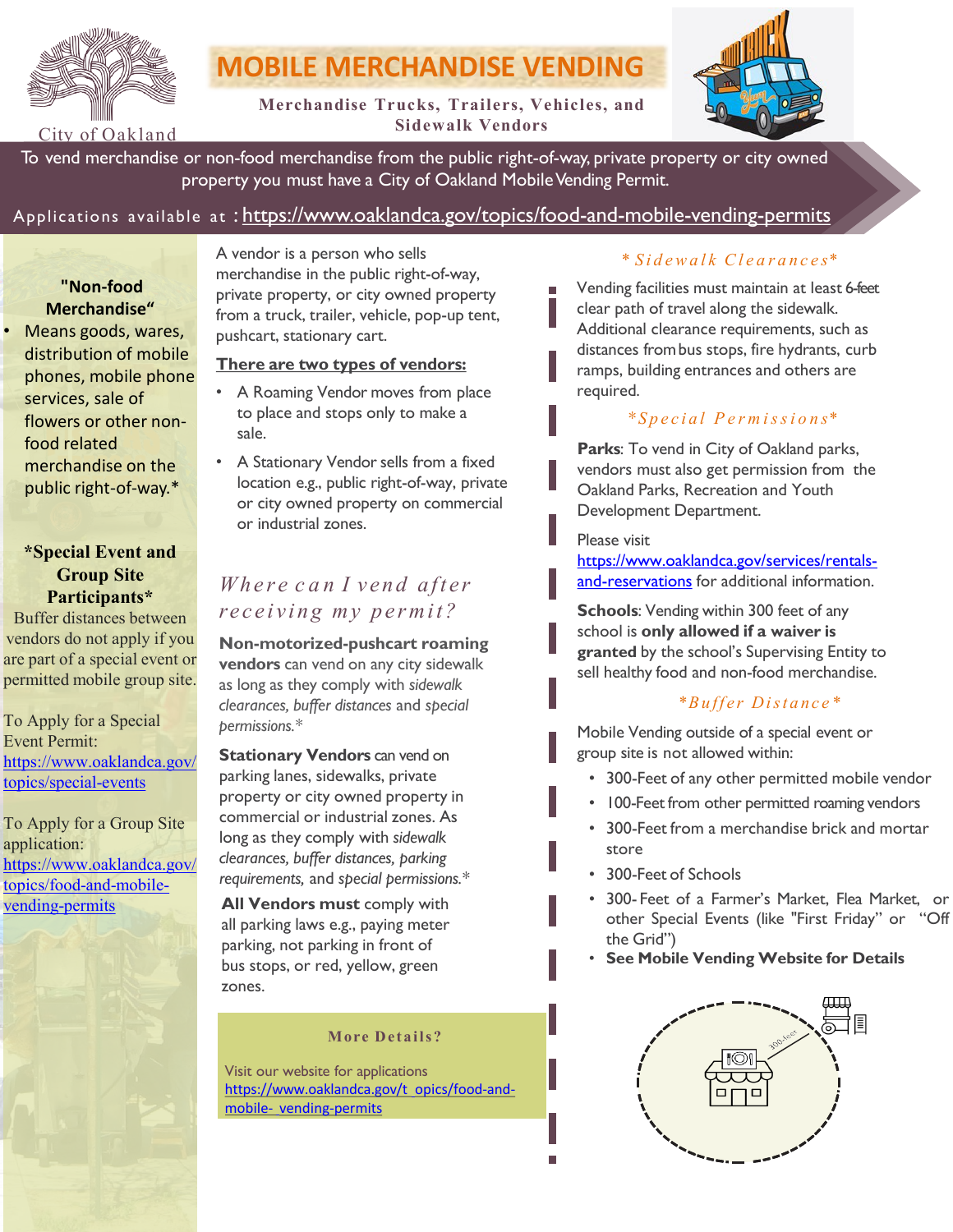Please obtain the following permits and insurance before applying for a Mobile Vending Permit



**Applications Available** 

**Res o urces** 

**CALL** 510-238-2273 **Interested in vending on City Owned Property?** More information contact City of [https://www.oaklandca.gov/topics/food](https://www.oaklandca.gov/topics/food-and-mobile-vending-permits)and-mobile-vending-permits

**EMAIL** [Mobilevending@oaklandca.gov](mailto:Mobilevending@oaklandca.gov)

**To report unpermitted vending** [Email: Mobilevending@oaklandca.gov](mailto:Mobilevending@oaklandca.gov)

Oakland Real Estate Department: [https://www.oaklandca.gov/resources/us](https://www.oaklandca.gov/resources/use-city-owned-outdoor-property) e-city-owned-outdoor-property Or email Jinnhua Su at [JSu@oaklandca.gov](mailto:JSu@oaklandca.gov)

**Business Assistance Center** Free help and referrals for small business owners and entrepreneurs located in Oakland:

[https://www.oaklandca.gov/topics/o](https://www.oaklandca.gov/topics/oakland-business-assistance-center) akland-business-assistance-center

Or

email Juno Thomas IThomas@oaklandca.gov

## **Keep in mind...**

The **regular permitted hours for mobile vendors** are 7 am to 10 pm daily. Late night vending may be allowed if adjacent businesses are open late.

П

**You will also need a business license!** You can obtain a license after you receive your Mobile Vending Permit. Contact the BusinessTax Office please visit:

[https://www.oaklandca.gov/services/apply](https://www.oaklandca.gov/services/apply-for-a-business-license-online) -for-a-business-license-online for more information.

*250 Frank H Ogawa Plaza, Suite 1320, Oakland, CA (510) 238-3704*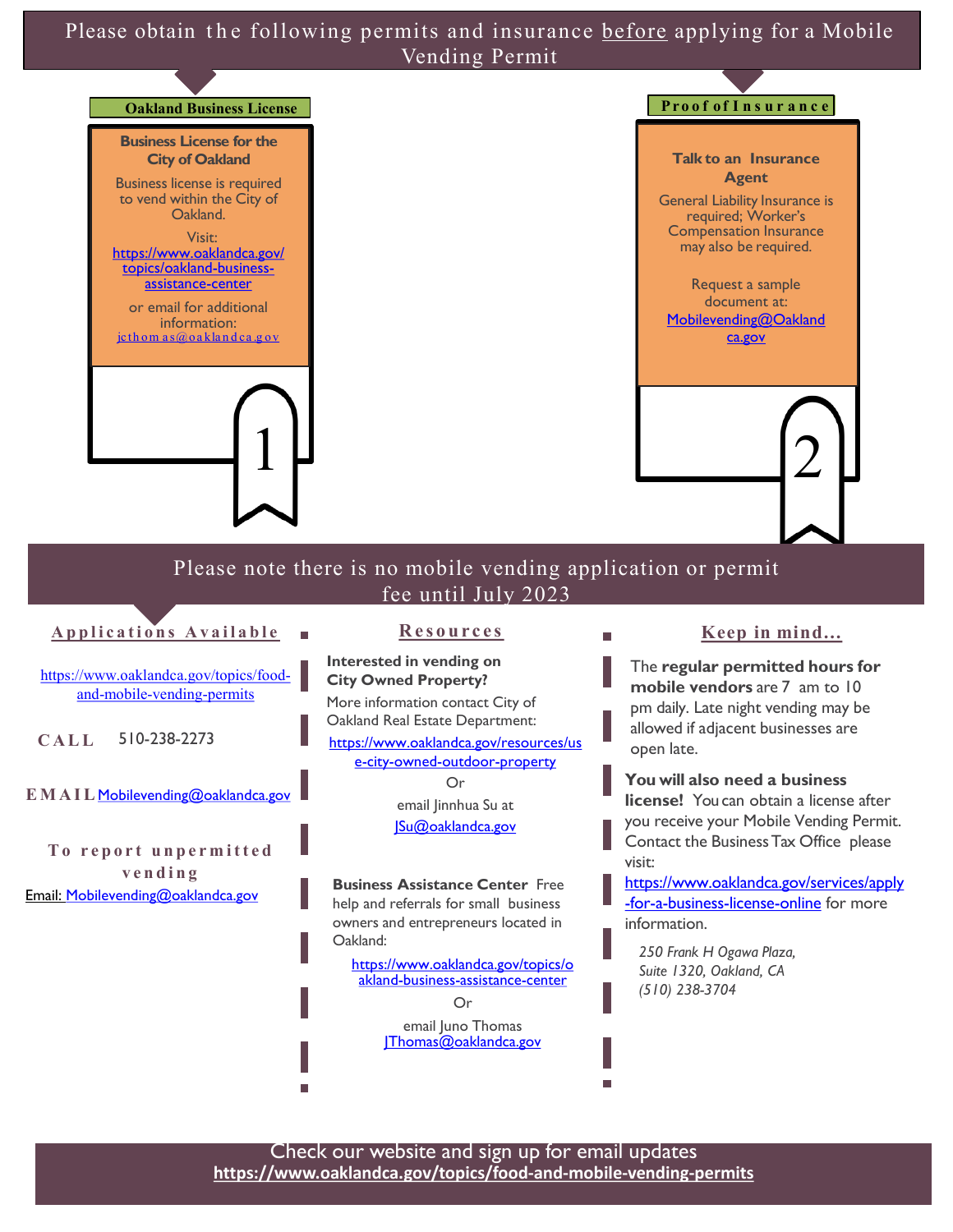

# **MOBILE MERCHANDISE VENDING Permit Application Process**

Applications available a t: [https://www.oaklandca.gov/topics/food-and-mobile-vending-](https://www.oaklandca.gov/topics/food-and-mobile-vending-permits)

permits